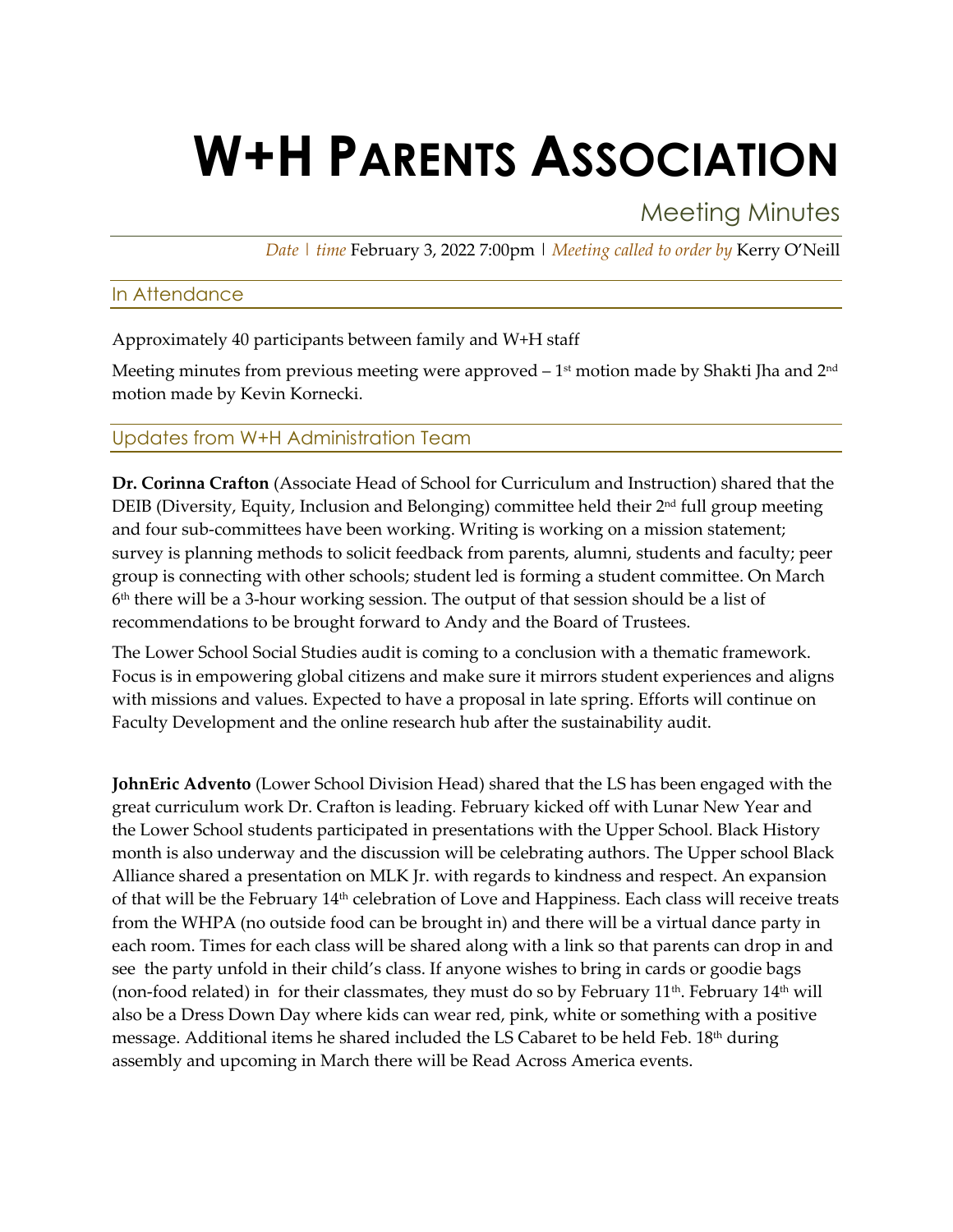**Bob Bowman** (Upper School Division Head) highlighted the Lunar New Year celebrations held across the Upper School. He also shares two inspiring stories of typical experiences at W+H. Marc Spivak (W+H head of technology and also a rabbi) was contacted by a refugee boy from Uganda asking for assistance in helping him attend school. At the Innovation School for every \$6 donated a boy can attend school for 3 months. Marc shared this discussion with Nicole Nolan and the Upper School students are now running with an initiative to develop a shortand long-term partnership with the Innovation School.

The second story he shared was that the Black Student Alliance wanted to go to the African American Museum in Philadelphia so they raised all the money for the train ride for 25 students and 2 chaperones. They will have a specially curated trip with the museum because the museum was so impressed with their efforts and initiative.

**Gerard Gonnella** (Director of Admission) wished everyone a Happy New Year of the Tiger. He reminded parents that everyone is an admission ambassador for the school. He asked everyone to please let him know if they know anyone in interested in applying to W+H. He also asked people to share, like ad repost items from the W+H social media feeds. Finally, enrollment contracts will be going the ed of the week of Feb. 7<sup>th</sup>.

**Bill Jenkins** (Assistant Head for Institutional Advancement) shared that Stephani Foti has only been a member of the W+H community a few months and has commented that she already sees the worth of the community.

**Andy Webster** (Head of School) let the families know that the Global Online Academy pilot classes have begun in the Upper School and will be starting in the Middle School in the 8<sup>th</sup> grade. Contributions made to the W+H annual fund provide the school the agility to participate in this pilot opportunity that was not previously in the budget. The Lower School has hired a new 2nd Grade teacher Iko who is from Japanese origin and is slated to start on February 14th. The last 8 of 14 new hires have been people of color. W+H has started posting position in a broader range of groups which has increase the competitive pipeline of candidates.

Flood recovery continues to be underway. The Oakwood Room has been reclaimed for the WHPA as the Art room is back in the Art studio. Plumeri gym is currently being painted and varnished and should be ready to go shortly. The PAC lobby floor has had a delayed reaction to the flood and tiles have started popping up. The school is working on a short- and long-term solution.

Andy was happy to repot that last week there were 0 cases at the school. A big component of the W+H experience is global interconnection. With that in mind, he hopes to start international experiences back up in the near future. Middle School domestic travel slated for the spring are in the works with trips to Frost Valley, Philadelphia and Washington D.C.